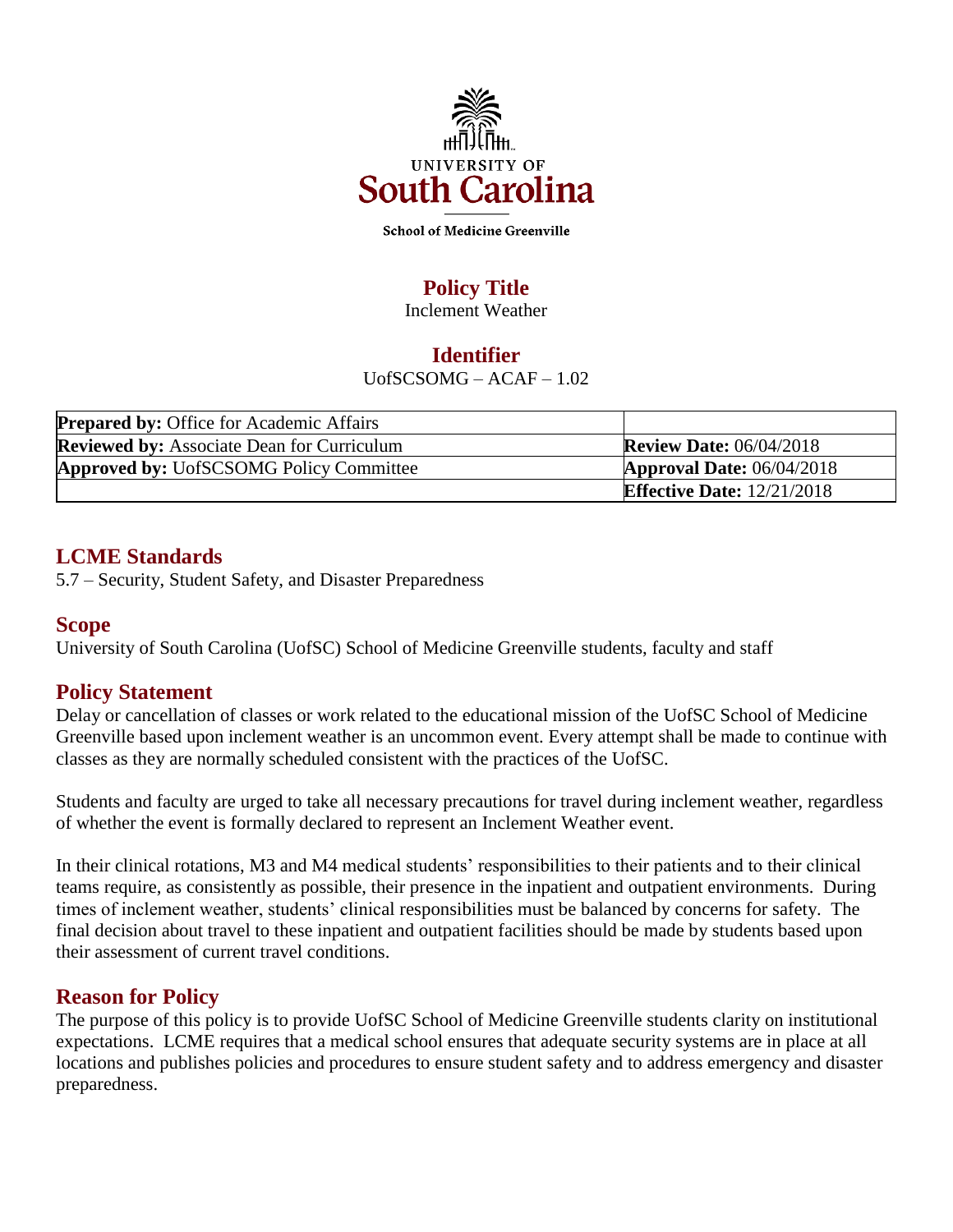## **Procedures**

In the event of a school delay or closure, the announcement will be made via

- Closings & Delays sections on WYFF4 [\(http://www.wyff4.com/weather/closings\)](http://www.wyff4.com/weather/closings) and Fox Carolina [\(http://www.foxcarolina.com/closings\)](http://www.foxcarolina.com/closings).
- UofSC School of Medicine Greenville Message Center (864-455-8214)
- Canvas
- Social media:
	- o Facebook: facebook.com/UofSCSOMG
	- o Twitter: @UofSCSOMG
	- o Instagram: @UofSCSchoolofMedGVL

Additionally, medical students will receive an email notification.

All decisions regarding closures in the event of inclement weather will be made separately from the University of South Carolina's main campus in Columbia.

Employees of the Health System should refer to their managers for proper inclement weather protocol and if they have any questions or concerns.

In the clinical years when a student determines that safety concerns preclude his/her travel to the facility to which he/she has been assigned, the student should inform an appropriate person in authority at the facility and the clerkship director.

**Outpatient Responsibilities:** In general, during time of inclement weather, students should be present to carry out their clinical responsibilities whenever the outpatient clinic/community medical practice to which they have been assigned by the clerkship director is open and operational. Students should make every effort to determine the operating schedules of these facilities during times of inclement weather and be present, when possible, during those hours when the outpatient facility is operational.

**Inpatient Responsibilities:** In general, during times of inclement weather, students should carry out their clinical responsibilities in inpatient facilities to which they have been assigned by the clerkship director. Students should therefore make every effort to be present at these facilities, when possible, during time of inclement weather.

**Testing Week:** In the event inclement weather falls during testing week, notifications of schedule changes and closings will come from the Office for Academic Affairs.

**Sanctions**

 $N/A$ 

#### **Additional Contacts**

Office for Academic Affairs Office for Student Affairs

#### **Related Information**

UofSCSOMG – ACAF – 1.00 M1 and M2 Student Attendance Policy UofSCSOMG – ACAF – 1.01 M3 and M4 Student Attendance Policy UofSCSOMG – ACAF – 1.03 Integrated Practice of Medicine Attendance Policy